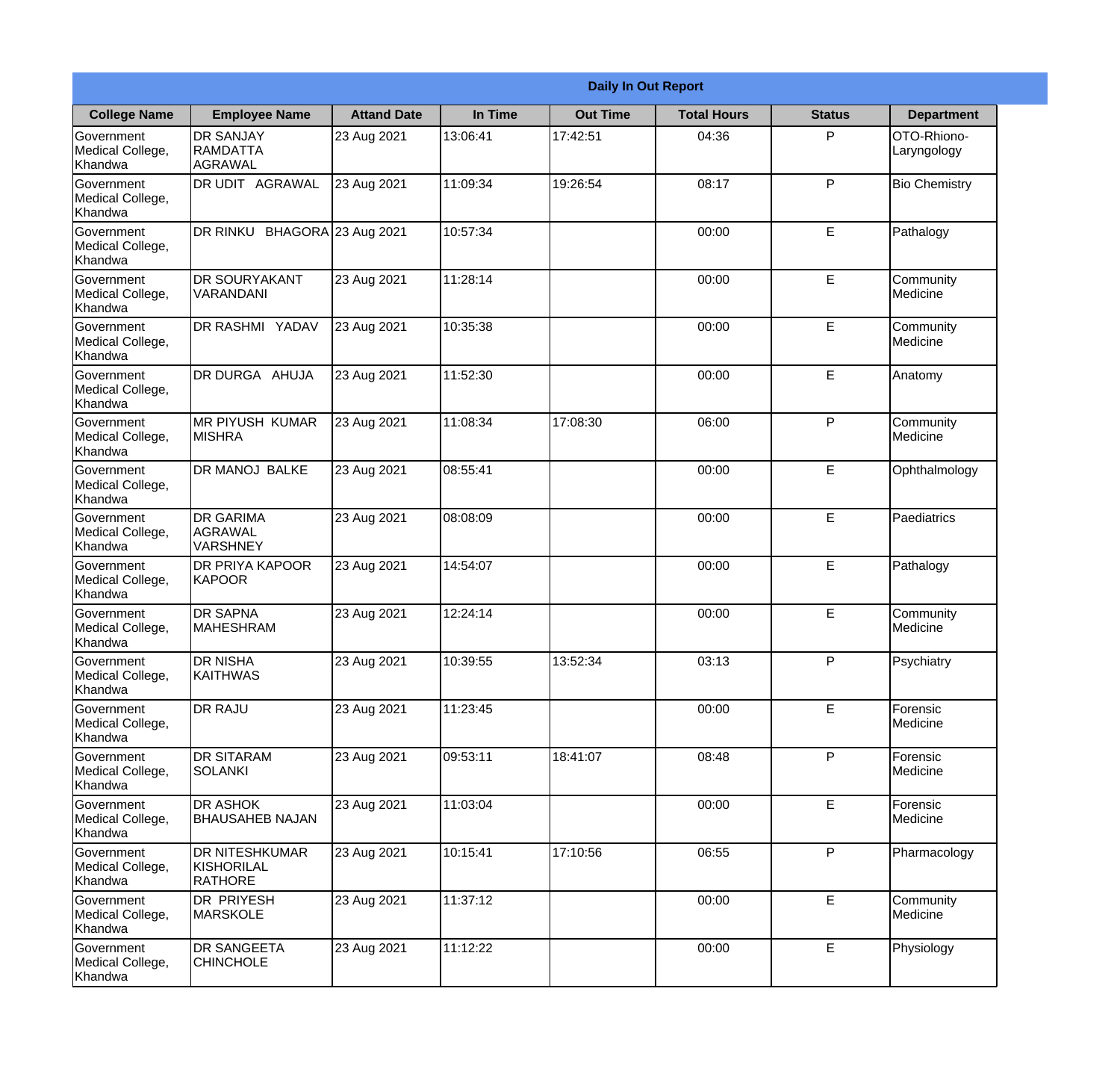| <b>Designation</b>                  | <b>Category</b> |
|-------------------------------------|-----------------|
| Professor                           | Clinical        |
| Associate Professor Non Clinical    |                 |
|                                     |                 |
| Assistant Professor   Para Clinical |                 |
| Demonstrator/Tutor Para Clinical    |                 |
|                                     |                 |
| Assistant Professor   Para Clinical |                 |
|                                     |                 |
| Demonstrator/Tutor Non Clinical     |                 |
| Statistician                        | Para Clinical   |
|                                     |                 |
| Assistant Professor Clinical        |                 |
| Associate Professor Clinical        |                 |
|                                     |                 |
| Demonstrator/Tutor Para Clinical    |                 |
| Associate Professor Para Clinical   |                 |
|                                     |                 |
| Assistant Professor Clinical        |                 |
|                                     |                 |
| Demonstrator/Tutor Para Clinical    |                 |
| Demonstrator/Tutor Para Clinical    |                 |
|                                     |                 |
| Associate Professor Para Clinical   |                 |
| Demonstrator/Tutor Para Clinical    |                 |
|                                     |                 |
| Associate Professor Para Clinical   |                 |
| Demonstrator/Tutor Non Clinical     |                 |
|                                     |                 |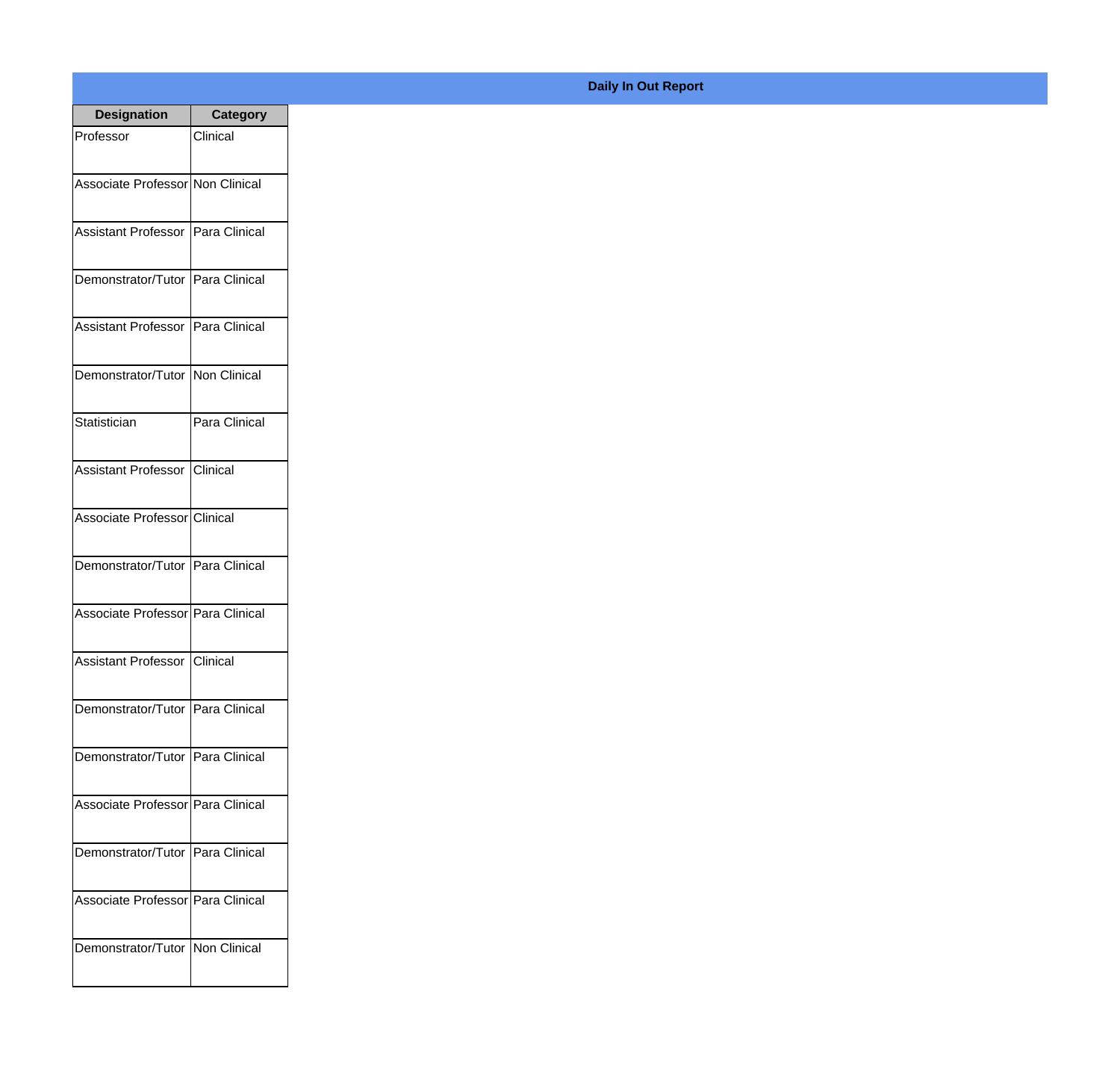| <b>Daily In Out Report</b>                              |                                           |             |           |          |       |   |                                        |
|---------------------------------------------------------|-------------------------------------------|-------------|-----------|----------|-------|---|----------------------------------------|
| Government<br>Medical College,<br><b>Khandwa</b>        | <b>DR NISHA MANDLOI</b><br><b>IPANWAR</b> | 23 Aug 2021 | 10:09:17  |          | 00:00 |   | <b>Obstetrics &amp;</b><br>Gynaecology |
| Government<br>Medical College,<br>IKhandwa              | <b>IDR JITENDRA</b><br>IAHIRWAR           | 23 Aug 2021 | 111:24:01 | 18:52:48 | 07:28 | P | Pathalogy                              |
| <b>Government</b><br>Medical College,<br><b>Khandwa</b> | <b>IDR MUKTESHWARI</b><br>IGUPTA          | 23 Aug 2021 | 11:34:30  | 17:32:10 | 05:58 | P | Pharmacology                           |
| Government<br>Medical College,<br>Khandwa               | DR YASHPAL RAY                            | 23 Aug 2021 | 09:41:12  |          | 00:00 | E | Anatomy                                |